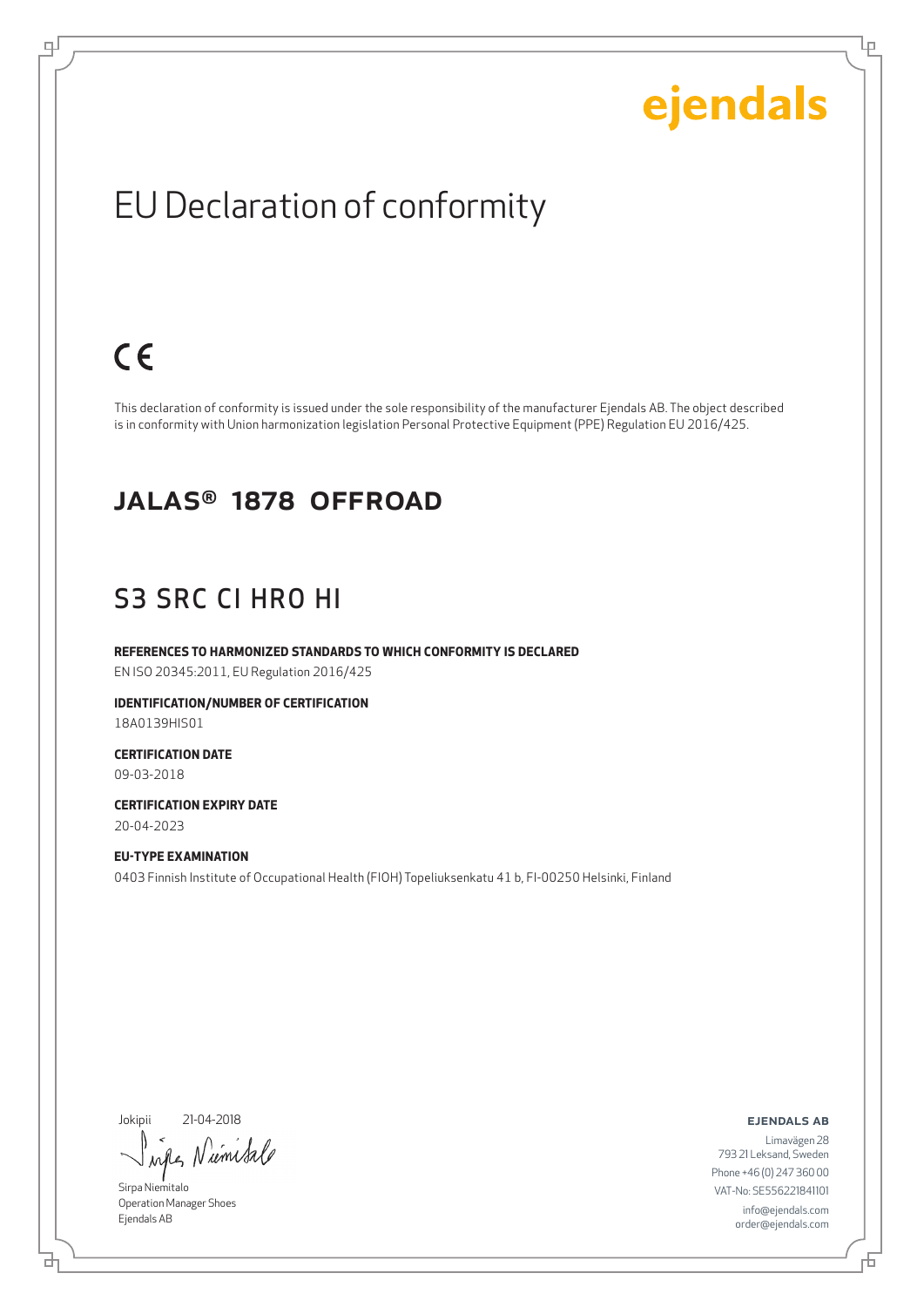Ļμ

### EU-försäkran om överensstämmelse

### $C \in$

щĪ

Denna försäkran om överensstämmelse utfärdas på eget ansvar av tillverkaren Ejendals AB. Föremålet för försäkran överensstämmer med EU-harmoniserad lagstiftning för personlig skyddsutrustning (PPE), EU-förordning 2016/425.

#### JALAS® 1878 OFFROAD

### S3 SRC CI HRO HI

**HÄNVISNINGAR TILL DE HARMONISERADE STANDARDER SOM AVSES MED FÖRSÄKRAN OM ÖVERENSSTÄMMELSE** EN ISO 20345:2011, EU Regulation 2016/425

**IDENTIFIERING/CERTIFIKATSNUMMER** 18A0139HIS01

**CERTIFIERINGSDATUM** 09-03-2018

**CERTIFIERINGENS UTGÅNGSDATUM** 20-04-2023

**EU-TYPKONTROLL** 0403 Finnish Institute of Occupational Health (FIOH) Topeliuksenkatu 41 b, FI-00250 Helsinki, Finland

Jokipii 21-04-2018

Niemitale when

Sirpa Niemitalo Driftschef Skor Ejendals AB

브

ejendals ab

Đ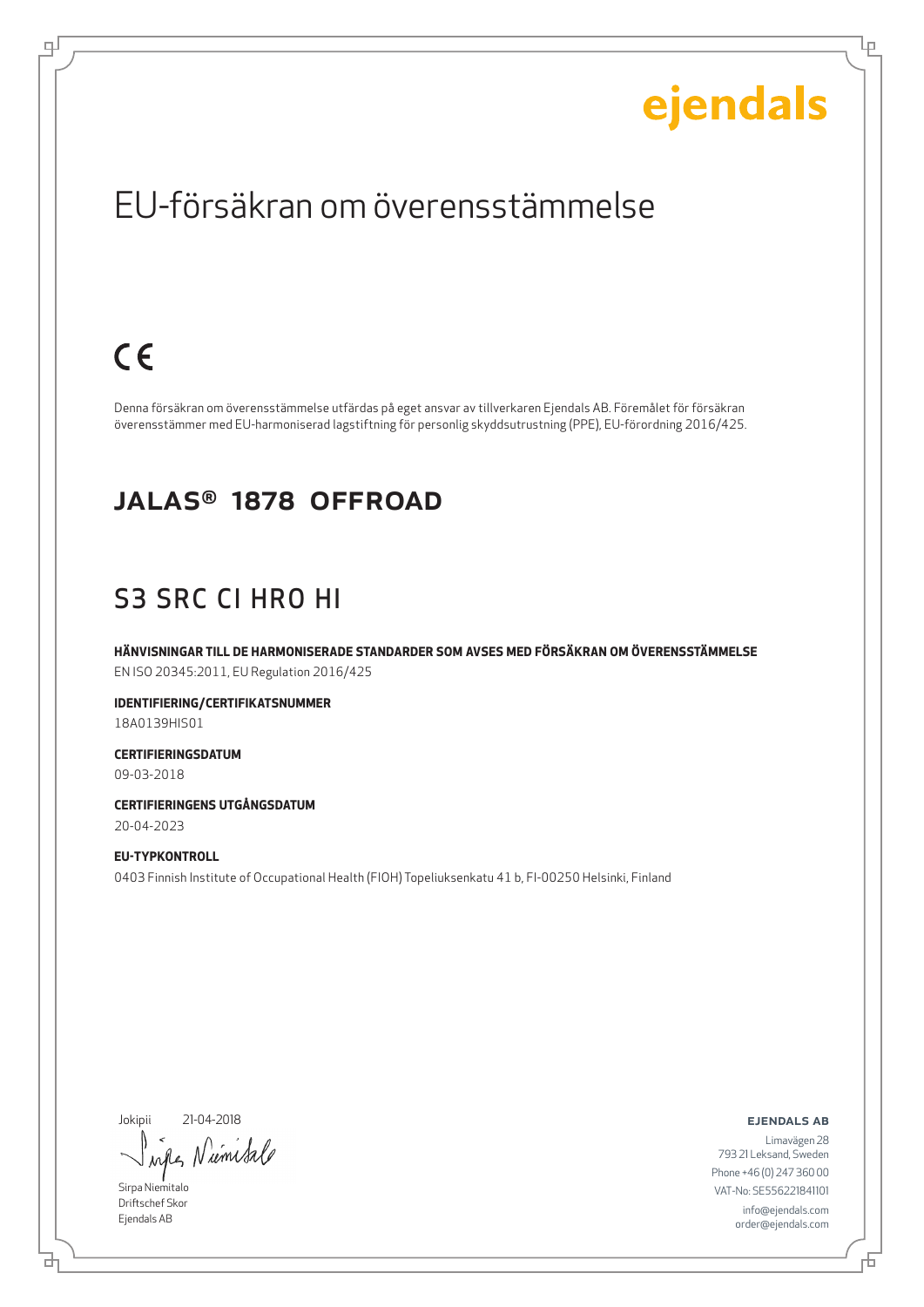Ļμ

### EF-erklæringen om overensstemmelse

### $C \in$

டி

Denne overensstemmelseserklæring udstedes alene på Ejendal AB ansvar. De produkt, der er beskrevet er i overensstemmelse med Europa-Parlamentets og Rådets forordning (EU) 2016/425 2016 om personlige værnemidler.

#### JALAS® 1878 OFFROAD

### S3 SRC CI HRO HI

**HENVISNINGER TIL DE HARMONISEREDE STANDARDER TIL HVILKE OVERENSSTEMMELSE ER ERKLÆRET** EN ISO 20345:2011, EU Regulation 2016/425

**IDENTIFIKATION/CERTIFICERINGSNUMMER** 18A0139HIS01

**CERTIFICERINGSDATO** 09-03-2018

**UDLØB PÅ CERTIFICERING** 20-04-2023

**EU-TYPEAFPRØVNING** 0403 Finnish Institute of Occupational Health (FIOH) Topeliuksenkatu 41 b, FI-00250 Helsinki, Finland

Jokipii 21-04-2018

ums  $\lambda$ all

Sirpa Niemitalo Operation Manager sko Ejendals AB

₫

ejendals ab

Đ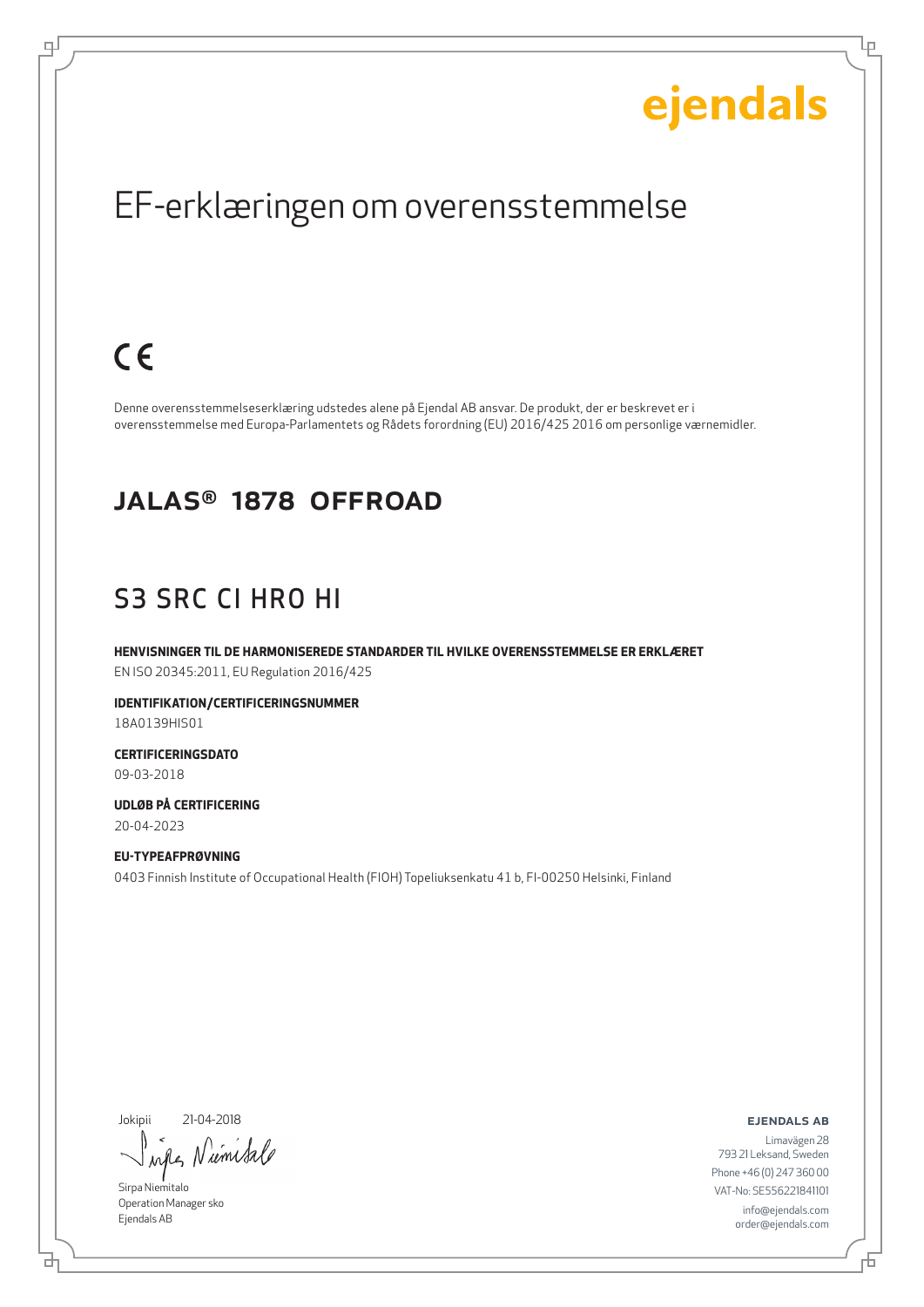Lр

### EU-asetuksen Vaatimustenmukaisuusvakuutus

## $C \in$

ᆗ

Valmistaja Ejendals AB antaa tämän vaatimustenmukaisuusvakuutuksen omalla vastuullaan. Kuvattu vakuutuksen kohde täyttää Euroopan unionin yhdenmukaistamislainsäädännössä henkilösuojaimia koskevan asetuksen EU 2016/425 vaatimukset.

#### JALAS® 1878 OFFROAD

### S3 SRC CI HRO HI

**VIITTAUKSET YHDENMUKAISTETTUIHIN STANDARDEIHIN, JOITA VAATIMUSTENMUKAISUUSVAKUUTUS KOSKEE** EN ISO 20345:2011, EU Regulation 2016/425

**SERTIFIKAATIN NUMERO**

18A0139HIS01

**SERTIFIOINTIPÄIVÄMÄÄRÄ** 09-03-2018

**SERTIFIKAATIN VIIMEINEN VOIMASSAOLOPÄIVÄ** 20-04-2023

**EU-TYYPPITARKASTUS** 0403 Finnish Institute of Occupational Health (FIOH) Topeliuksenkatu 41 b, FI-00250 Helsinki, Finland

Jokipii 21-04-2018

umisa  $\lambda$ all

Sirpa Niemitalo Operation Manager Shoes Ejendals AB

ejendals ab

Limavägen 28 793 21 Leksand, Sweden Phone +46 (0) 247 360 00 VAT-No: SE556221841101 info@ejendals.com order@ejendals.com

б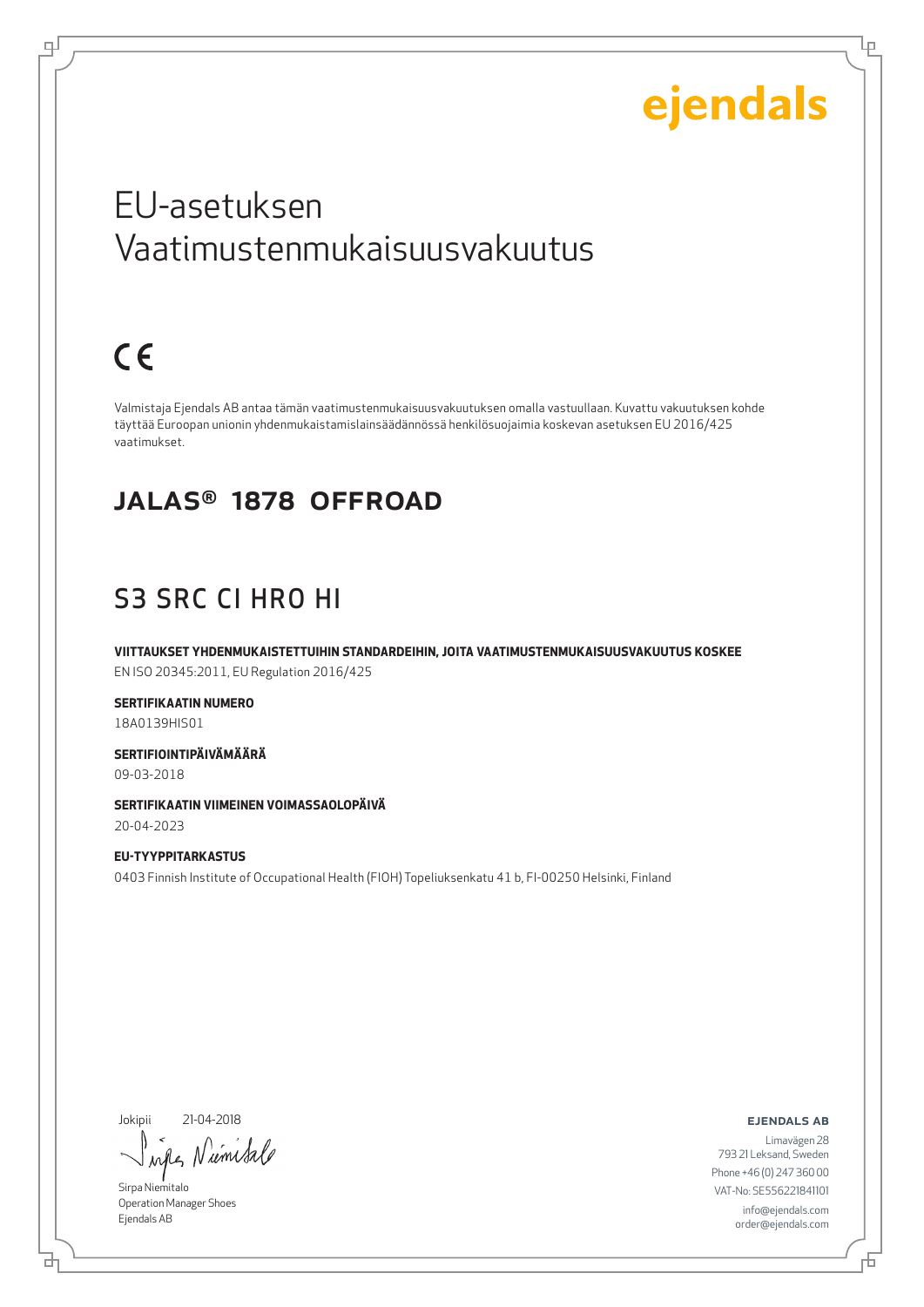Lр

### Déclaration de conformité de l'Union Européenne

## $C \in$

டி

La présente déclaration de conformité est établie sous la seule responsabilité du fabricant, Ejendals AB. L'objet décrit est conforme à la Règlementation 2016/425 de l'Union Européenne sur l'harmonisation des législations de l'Union Européenne relatives aux équipements de protection individuelle (EPI).

#### JALAS® 1878 OFFROAD

### S3 SRC CI HRO HI

**RÉFÉRENCES AUX NORMES HARMONISÉES PAR RAPPORT AUXQUELLES LA CONFORMITÉ EST DÉCLARÉE** EN ISO 20345:2011, EU Regulation 2016/425

**IDENTIFICATION/NUMÉRO DE CERTIFICATION** 18A0139HIS01

**DATE DE CERTIFICATION** 09-03-2018

**DATE D'EXPIRATION DU CERTIFICAT** 20-04-2023

**EXAMEN UE DE TYPE** 0403 Finnish Institute of Occupational Health (FIOH) Topeliuksenkatu 41 b, FI-00250 Helsinki, Finland

Jokipii 21-04-2018

umi  $\lambda$ <sup> $\Lambda$ </sup>

Sirpa Niemitalo Directeur Exécutif, Chaussures

ejendals ab

Đ

б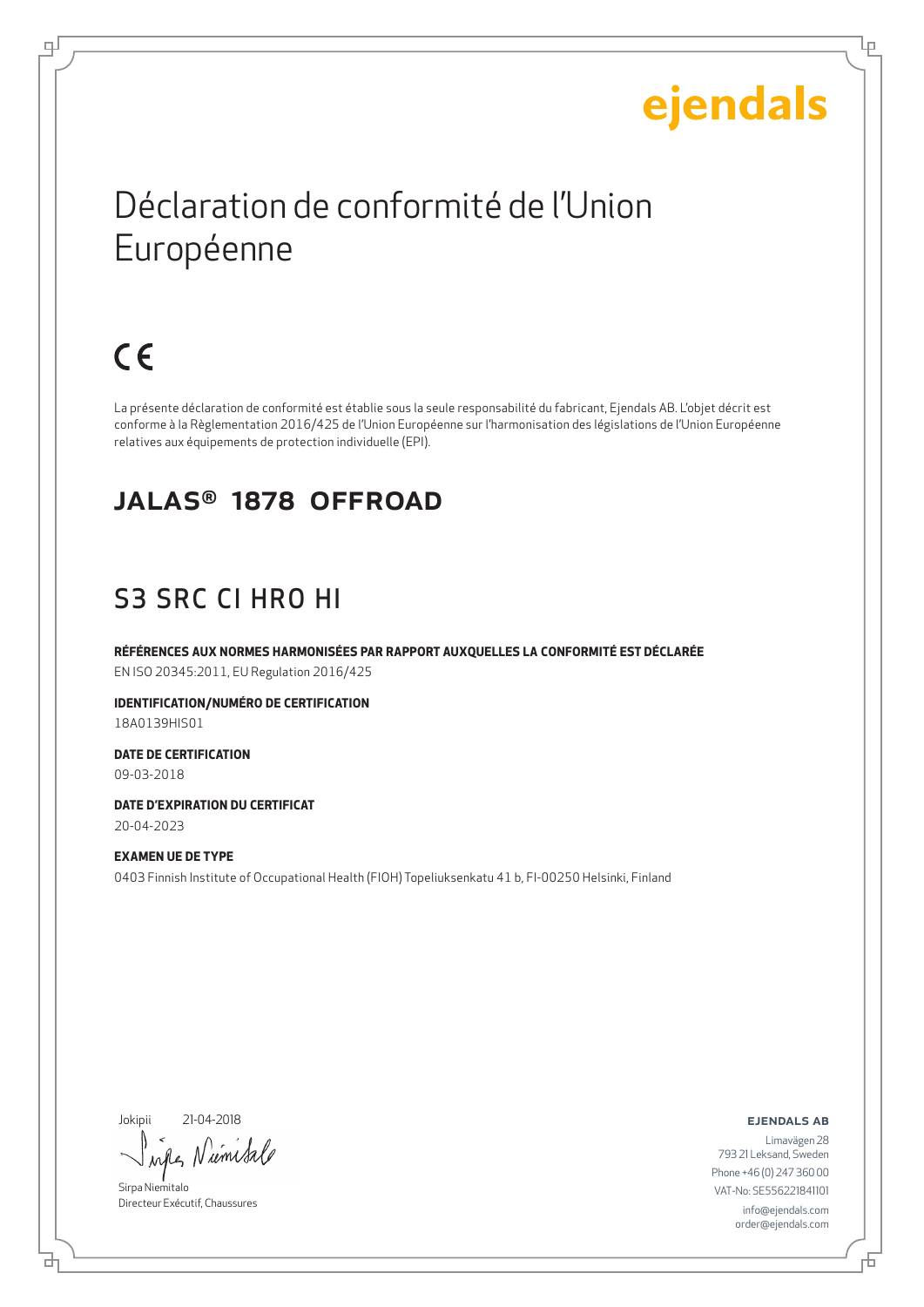Ļμ

### EU-Konformitätserklärung

### $C \in$

டி

Diese Konformitätserklärung wurde unter der alleinigen Verantwortung des Herstellers Ejendals AB ausgestellt. Das beschriebene Objekt stimmt mit den Harmonisierungsrechtsvorschriften zu persönlicher Schutzausrüstung (PSA) Verordnung EU 2016/425 überein.

#### JALAS® 1878 OFFROAD

### S3 SRC CI HRO HI

**VERWEIST AUF HARMONISIERTE NORMEN, FÜR DIE KONFORMITÄT ERKLÄRT WIRD** EN ISO 20345:2011, EU Regulation 2016/425

**KENNZEICHNUNG/ZERTIFIZIERUNGSNUMMER** 18A0139HIS01

**DATUM DER ZERTIFIZIERUNG** 09-03-2018

**ABLAUFDATUM DES ZERTIFIKATES** 20-04-2023

**EG-BAUMUSTERPRÜFUNG** 0403 Finnish Institute of Occupational Health (FIOH) Topeliuksenkatu 41 b, FI-00250 Helsinki, Finland

Jokipii 21-04-2018

umsa  $\lambda \alpha \ell$ 

Sirpa Niemitalo Operation Manager Shoes Ejendals AB

브

ejendals ab

Đ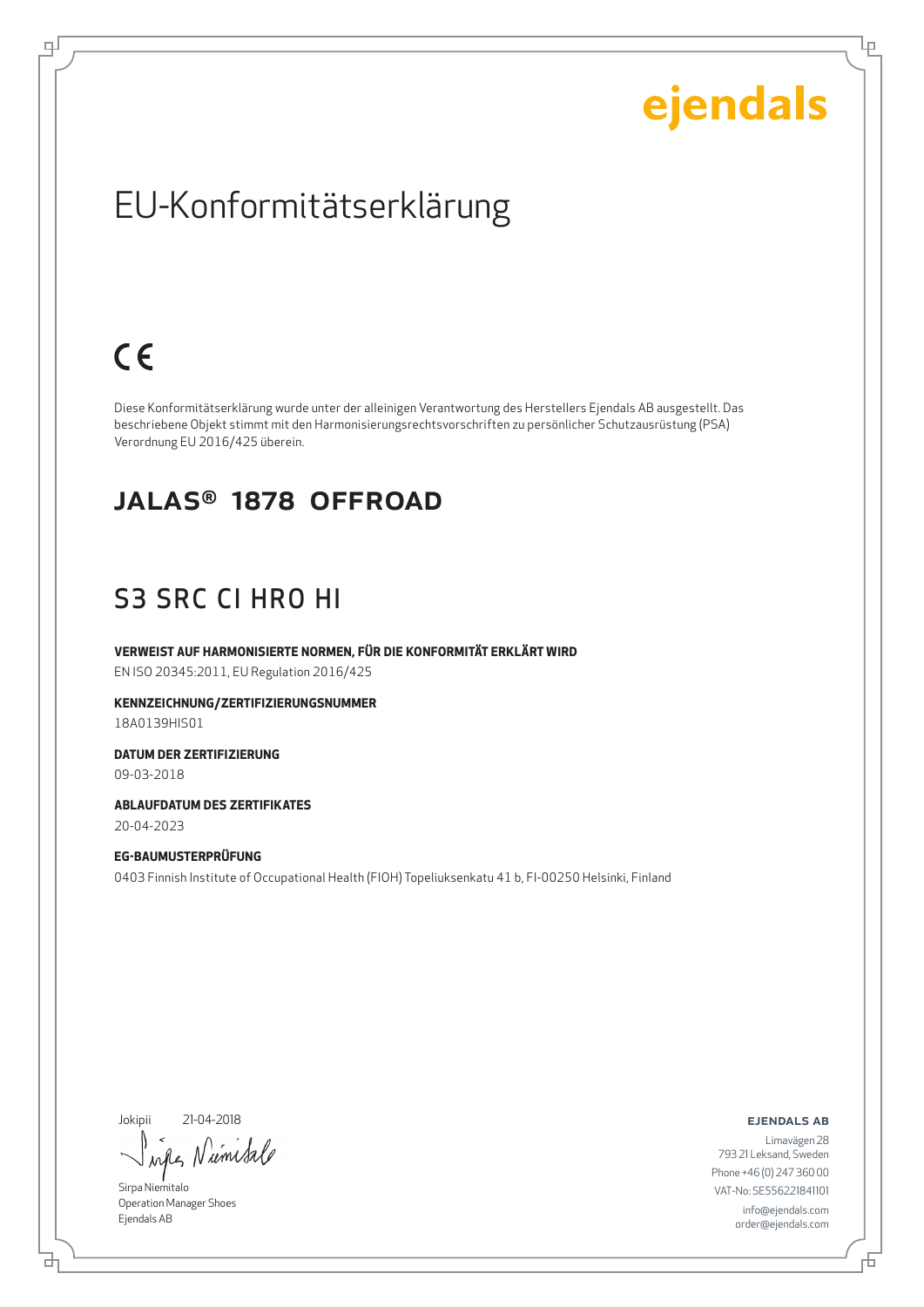Ļμ

### EU-samsvarserklæring

### $C \in$

ψ

Denne samsvarserklæringen er gitt ut ene og alene under ansvaret til produsenten Ejendals AB. Objektet som er beskrevet, er i samsvar med EUs harmoniseringsregelverk EU-forskrift for personlig verneutstyr (PVU) EU 2016/425.

#### JALAS® 1878 OFFROAD

#### S3 SRC CI HRO HI

**REFERANSER TIL HARMONISERTE STANDARDER MED ERKLÆRT OVERENSSTEMMELSE** EN ISO 20345:2011, EU Regulation 2016/425

**IDENTIFISERING/SERTIFISERINGSNUMMER** 18A0139HIS01

**SERTIFISERINGSDATO** 09-03-2018

**UTLØPSDATO SERTIFISERING** 20-04-2023

**UNDERSØKELSE EU-TYPE** 0403 Finnish Institute of Occupational Health (FIOH) Topeliuksenkatu 41 b, FI-00250 Helsinki, Finland

Jokipii 21-04-2018

Niemisa when

Sirpa Niemitalo Sko for driftsledere Ejendals AB

브

ejendals ab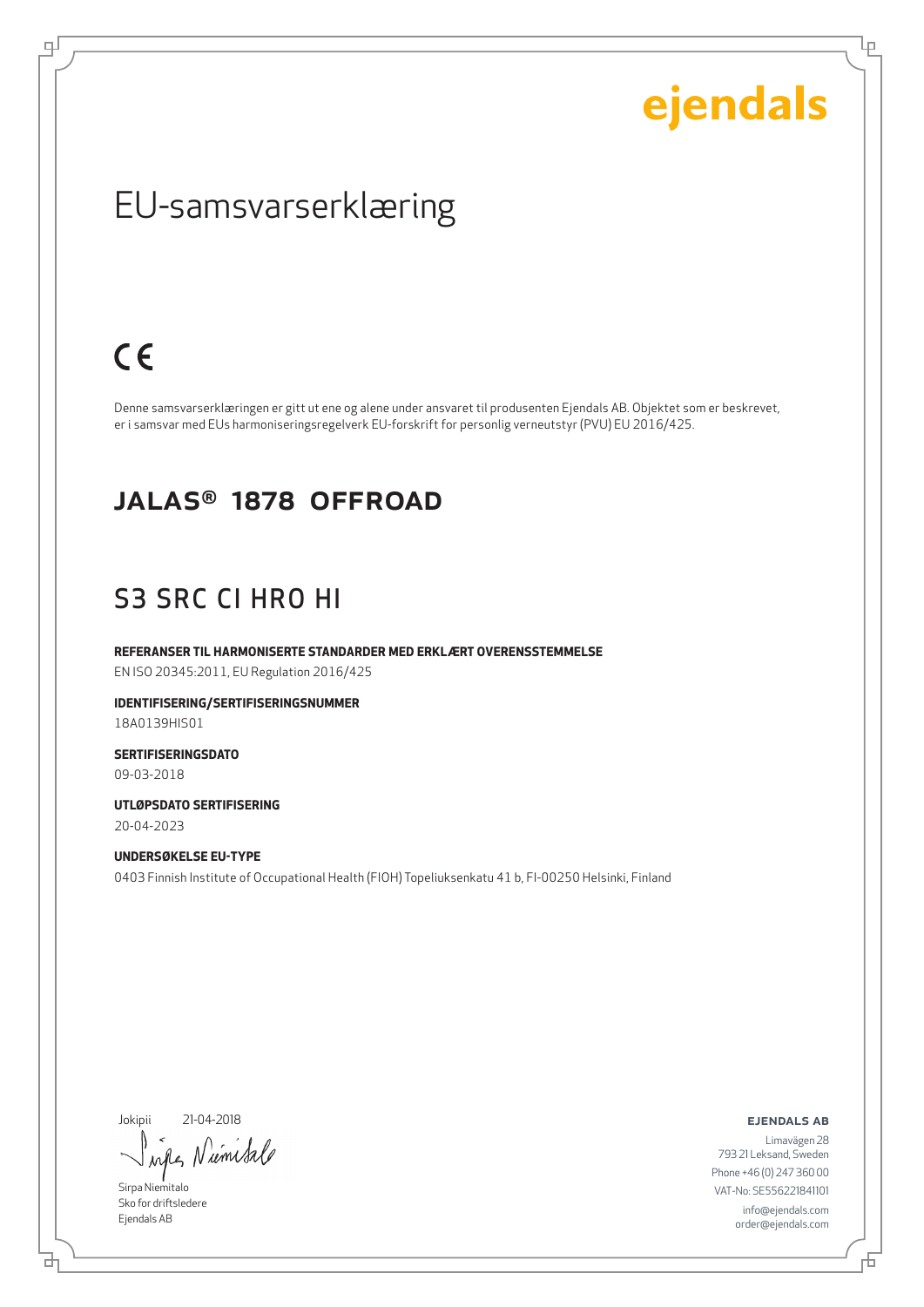Lр

### ЕС Декларация соответствия

### $C \in$

로

Эта декларация соответствия выпущена под ответственностью производителя Ejendals AB. Объект соответствует законодательным требованиям ЕС, указанным в Регламенте о средствах индивидуальной защиты (СИЗ) 2016/425.

#### JALAS® 1878 OFFROAD

#### S3 SRC CI HRO HI

**ССЫЛКИ НА ГАРМОНИЗИРОВАННЫЕ СТАНДАРТЫ, СООТВЕТСТВИЕ КОТОРЫМ ЗАЯВЛЕНО** EN ISO 20345:2011, EU Regulation 2016/425

**ИДЕНТИФИКАЦИОННЫЙ НОМЕР / НОМЕР СЕРТИФИКАТА** 18A0139HIS01

**ДАТА ВЫДАЧИ СЕРТИФИКАТА** 09-03-2018

**ДАТА ОКОНЧАНИЯ СРОКА ДЕЙСТВИЯ СЕРТИФИКАТА** 20-04-2023

**ТЕСТИРОВАНИЕ ПО СТАНДАРТУ ЕС** 0403 Finnish Institute of Occupational Health (FIOH) Topeliuksenkatu 41 b, FI-00250 Helsinki, Finland

Jokipii 21-04-2018

um

Sirpa Niemitalo Менеджер по производству обуви Ejendals AB

ejendals ab

Limavägen 28 793 21 Leksand, Sweden Phone +46 (0) 247 360 00 VAT-No: SE556221841101 info@ejendals.com order@ejendals.com

б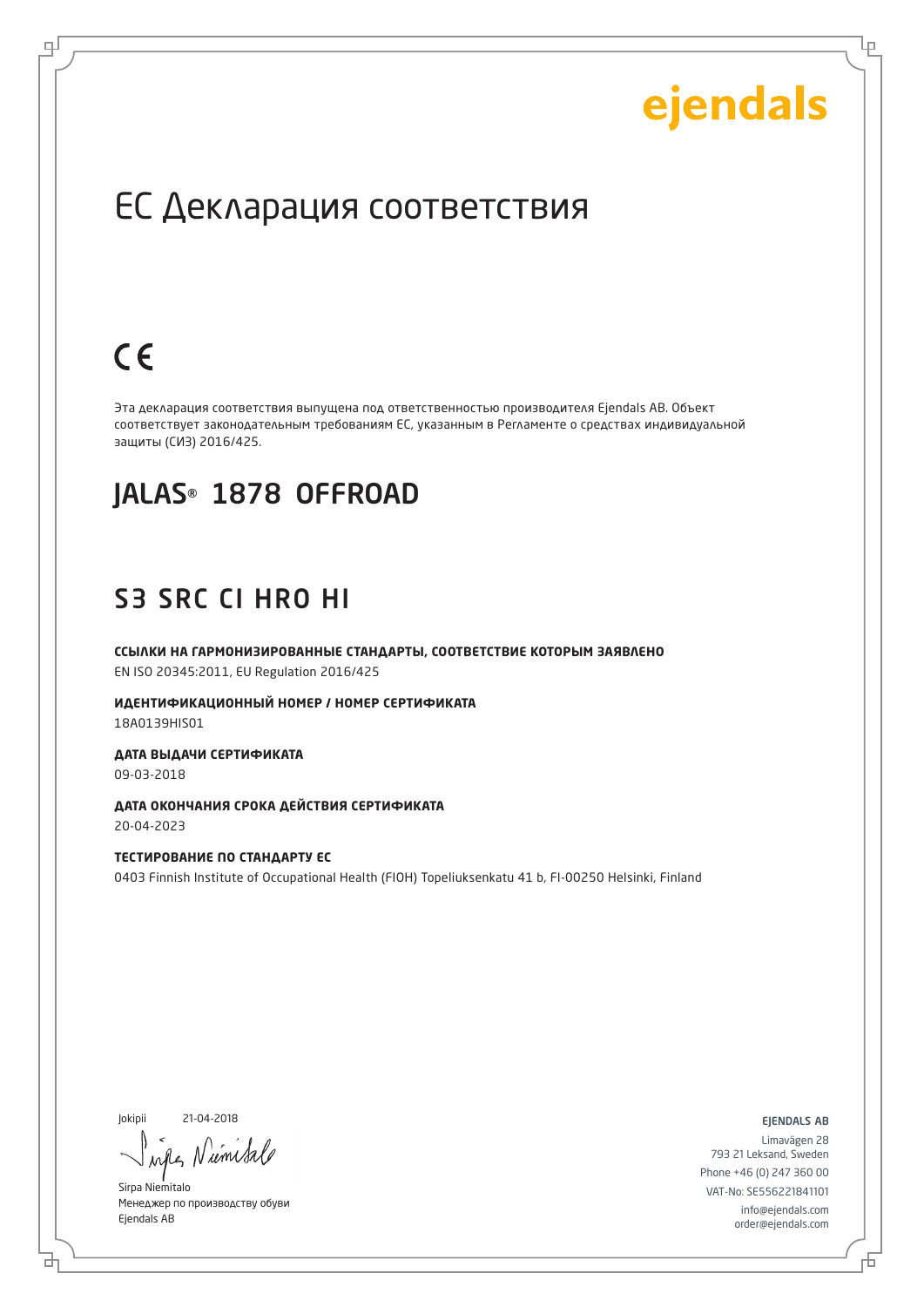Ļμ

### EU-verklaring van conformiteit

### $C \in$

டி

Deze conformiteitsverklaring wordt verstrekt onder volledige verantwoordelijkheid van de fabrikant Ejendals AB. Het beschreven doel is in overeenstemming met de harmonisatiewetgeving van de Unie Persoonlijke beschermingsmiddelen (PBM) Verordening 2016/425.

#### JALAS® 1878 OFFROAD

#### S3 SRC CI HRO HI

**VERWIJZINGEN NAAR GEHARMONISEERDE NORMEN WAAROP DE CONFORMITEITSVERKLARING BETREKKING HEEFT** EN ISO 20345:2011, EU Regulation 2016/425

**IDENTIFICATIE/NUMMER CERTIFICERING** 18A0139HIS01

**CERTIFICERINGSDATUM** 09-03-2018

**VERVALDATUM CERTIFICERING** 20-04-2023

**EU-TYPEONDERZOEK** 0403 Finnish Institute of Occupational Health (FIOH) Topeliuksenkatu 41 b, FI-00250 Helsinki, Finland

Jokipii 21-04-2018

ums  $\lambda \alpha \ell$ 

Sirpa Niemitalo Operation Manager Shoes Ejendals AB

브

ejendals ab

Đ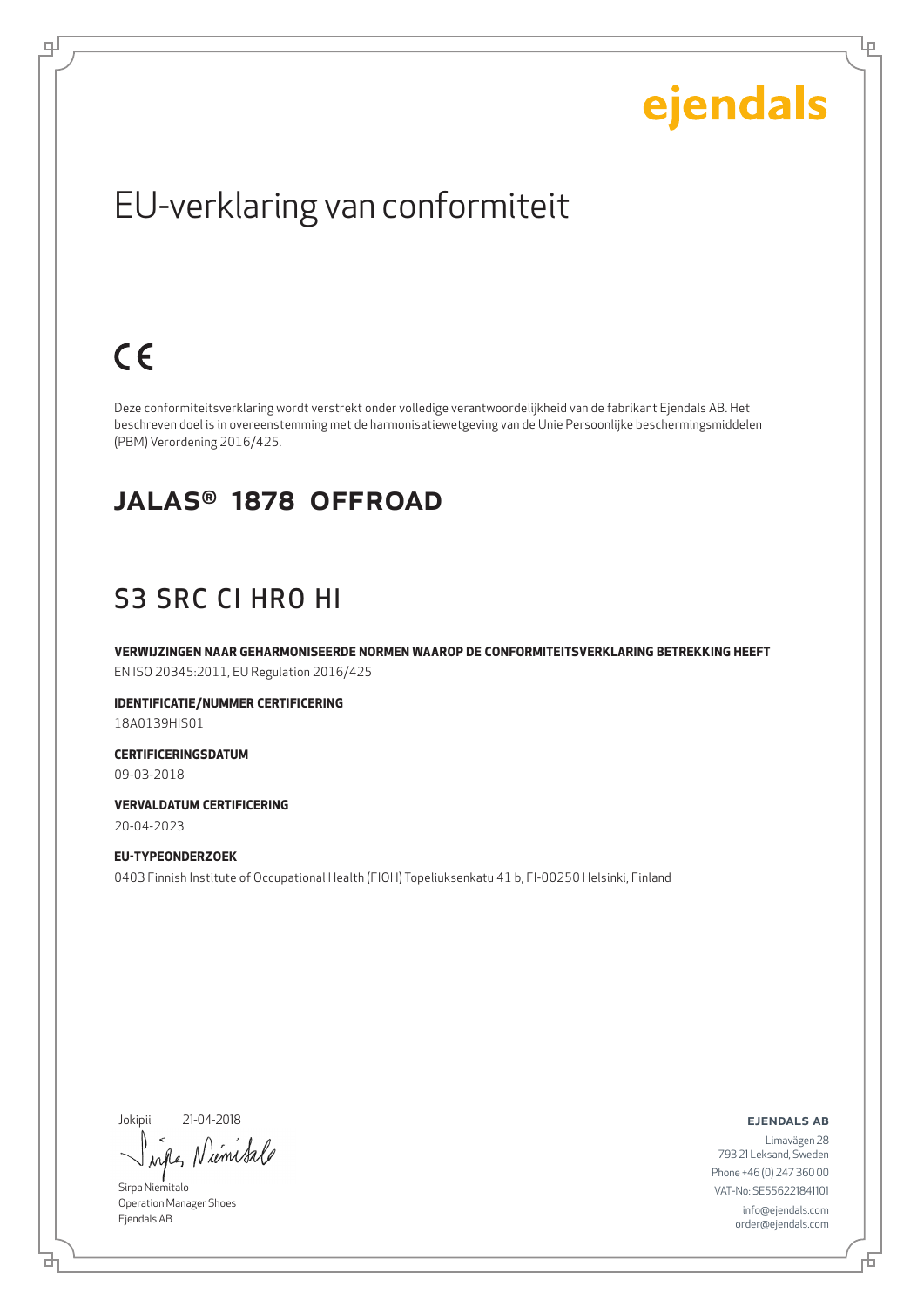Ļμ

### Dichiarazione UE di conformità

### $C \in$

டி

La presente dichiarazione di conformità è rilasciata sotto l'esclusiva responsabilità del fabbricante Ejendals AB. L'oggetto descritto è conforme alla normativa di armonizzazione dell'Unione in materia di Dispositivi di Protezione Individuale (DPI) Regolamento UE 2016/425.

#### JALAS® 1878 OFFROAD

### S3 SRC CI HRO HI

**RIFERIMENTI ALLE NORME ARMONIZZATE ALLE QUALI SI DICHIARA LA CONFORMITÀ** EN ISO 20345:2011, EU Regulation 2016/425

**IDENTIFICAZIONE/NUMERO DI CERTIFICAZIONE** 18A0139HIS01

**DATA DI CERTIFICAZIONE** 09-03-2018

**DATA DI SCADENZA DELLA CERTIFICAZIONE** 20-04-2023

**ESAME TIPO UE** 0403 Finnish Institute of Occupational Health (FIOH) Topeliuksenkatu 41 b, FI-00250 Helsinki, Finland

Jokipii 21-04-2018

umsa ru

Sirpa Niemitalo Operation Manager Calzature Ejendals AB

브

#### ejendals ab

Đ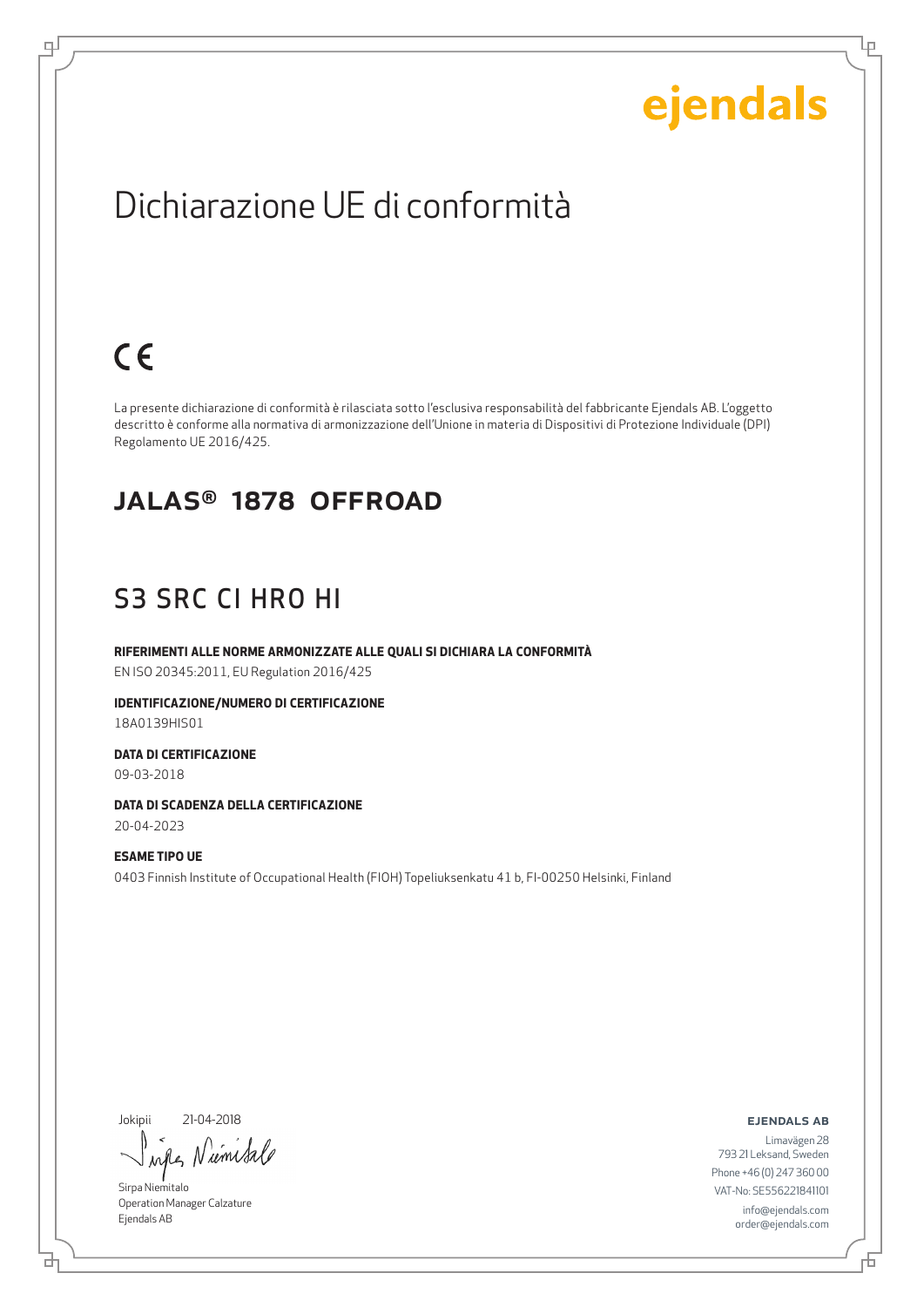Ļμ

### Deklaracja zgodności UE

### $C \in$

цJ

Niniejsza deklaracja zgodności została wydana na wyłączną odpowiedzialność producenta, firmy Ejendals AB. Przedmiot opisany w niniejszej deklaracji jest zgodny z wymaganiami unijnego prawodawstwa harmonizacyjnego, zawartymi w rozporządzeniu EU 2016/425 w sprawie środków ochrony indywidualnej.

#### JALAS® 1878 OFFROAD

### S3 SRC CI HRO HI

**ODWOŁANIA DO NORM ZHARMONIZOWANYCH, W ODNIESIENIU DO KTÓRYCH DEKLAROWANA JEST ZGODNOŚĆ** EN ISO 20345:2011, EU Regulation 2016/425

**IDENTYFIKACJA/NUMER CERTYFIKATU** 18A0139HIS01

**DATA WYSTAWIENIA CERTYFIKATU** 09-03-2018

**DATA WAŻNOŚCI CERTYFIKATU** 20-04-2023

**BADANIE TYPU UE** 0403 Finnish Institute of Occupational Health (FIOH) Topeliuksenkatu 41 b, FI-00250 Helsinki, Finland

Jokipii 21-04-2018

₫

umisa when

Sirpa Niemitalo Kierownik operacyjny ds. obuwia Ejendals AB

ejendals ab

Limavägen 28 793 21 Leksand, Sweden Phone +46 (0) 247 360 00 VAT-No: SE556221841101 info@ejendals.com order@ejendals.com

Б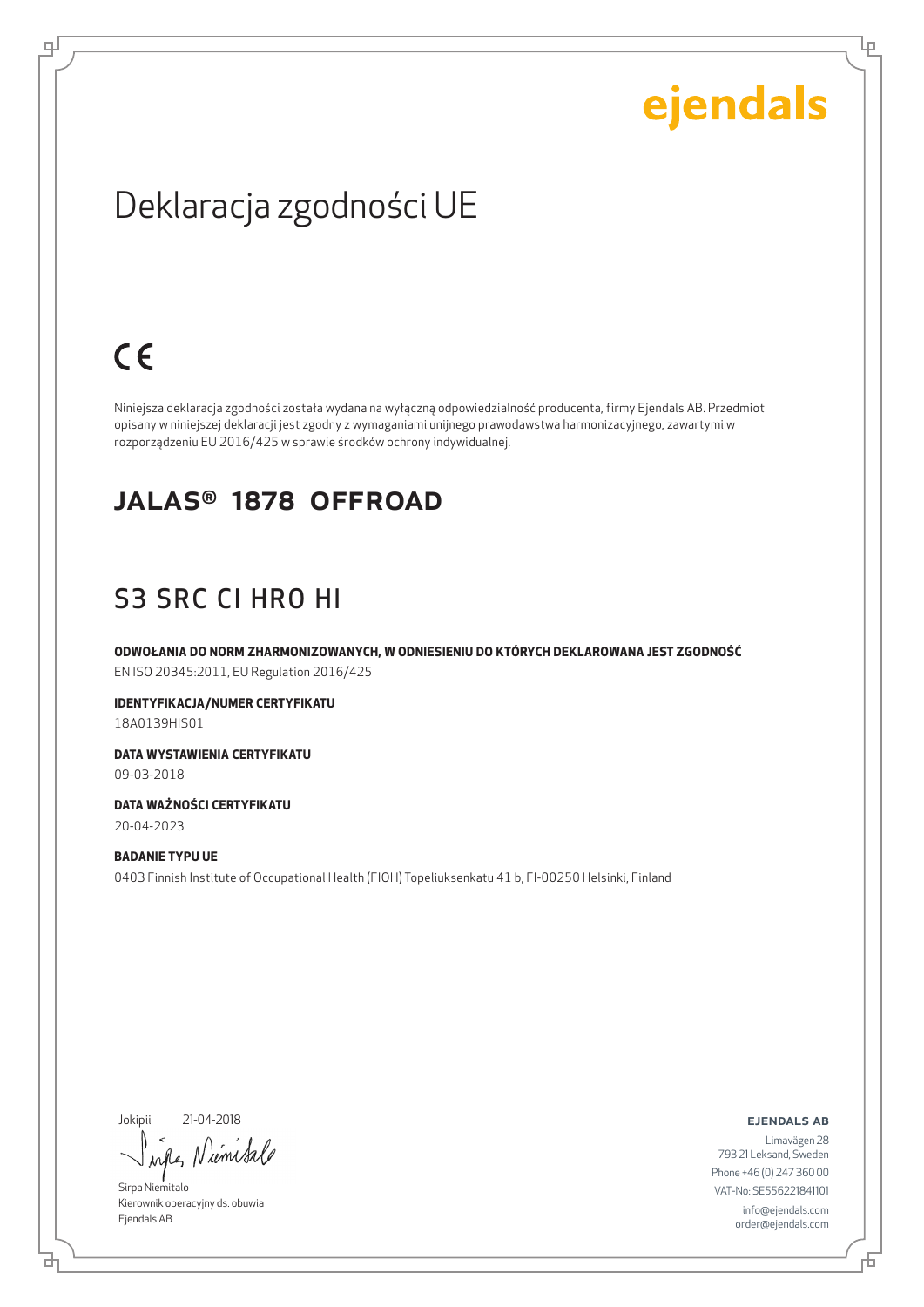Ļμ

### Declaración UE de conformidad

### $C \in$

ψ

Esta declaración de conformidad se publica bajo la responsabilidad exclusiva del fabricante Ejendals AB. El objeto descrito está en conformidad con la legislación de armonización europea sobre equipos de protección personal (PPE) Reglamento UE 2016/425.

#### JALAS® 1878 OFFROAD

#### S3 SRC CI HRO HI

**REFERENCIAS A LAS NORMAS ARMONIZADAS A LAS CUALES SE DECLARA LA CONFORMIDAD** EN ISO 20345:2011, EU Regulation 2016/425

**IDENTIFICACIÓN/NÚMERO DE CERTIFICACIÓN** 18A0139HIS01

**FECHA DE CERTIFICACIÓN** 09-03-2018

**FECHA DE CADUCIDAD DE LA CERTIFICACIÓN** 20-04-2023

**ANÁLISIS DE TIPO UE** 0403 Finnish Institute of Occupational Health (FIOH) Topeliuksenkatu 41 b, FI-00250 Helsinki, Finland

Jokipii 21-04-2018

rémisa Andle

Sirpa Niemitalo Responsable de Operaciones de Calzado Ejendals AB

ejendals ab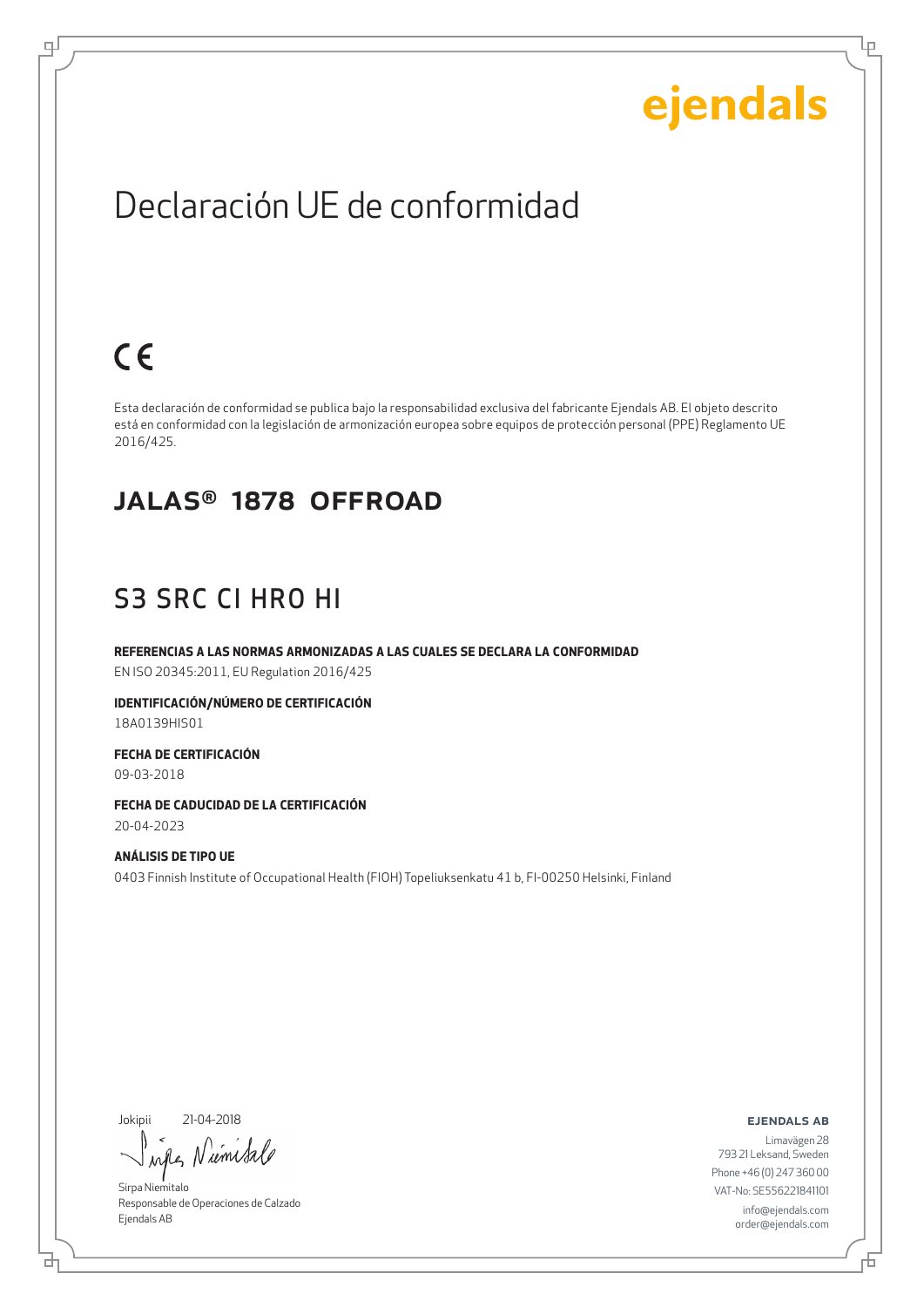Ίę

 $\mp$ 

과

#### ejendals ab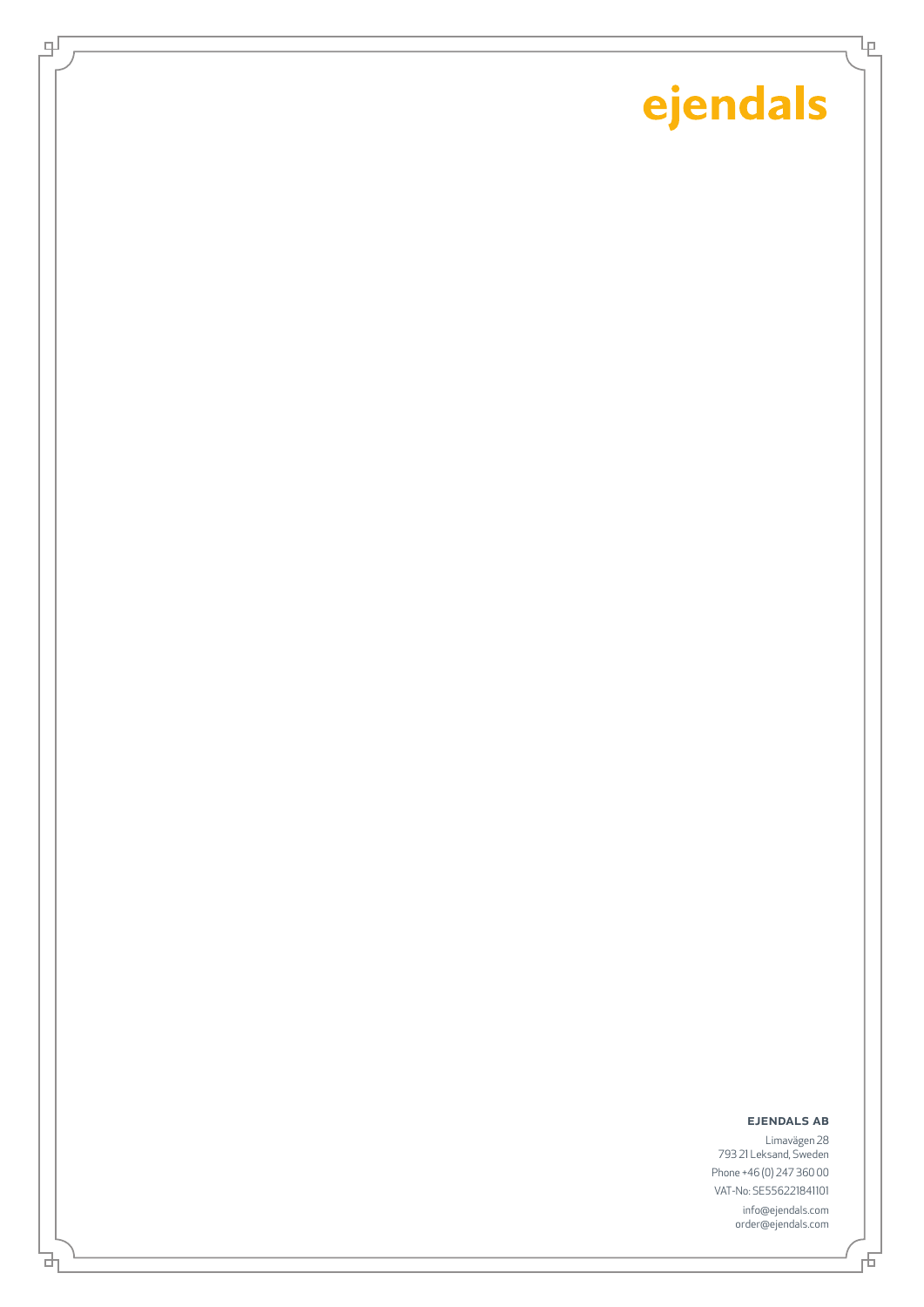Ļμ

## EU-megfelelőségi nyilatkozat

### $C \in$

ᆗ

Ezt a megfelelőségi nyilatkozatot a gyártó, az Ejendals AB kizárólagos felelősségvállalása mellett bocsátják ki. A leírt tárgy megfelel az egyéni védőeszközökre vonatkozó tagállami jogszabályok harmonizásáról szóló (EU) 2016/425-ös rendelet rendelkezéseinek.

#### JALAS® 1878 OFFROAD

### S3 SRC CI HRO HI

**HIVATKOZVA A HARMONIZÁLT SZABVÁNYOKRA, AMELYEKRE A MEGFELELŐSÉGI NYILATKOZAT VONATKOZIK** EN ISO 20345:2011, EU Regulation 2016/425

**TANÚSÍTÁS AZONOSÍTÓ-/SORSZÁMA** 18A0139HIS01

**TANÚSÍTÁS DÁTUMA** 09-03-2018

**TANÚSÍTÁS LEJÁRATA** 20-04-2023

**EU-TÍPUSÚ VIZSGÁLAT** 0403 Finnish Institute of Occupational Health (FIOH) Topeliuksenkatu 41 b, FI-00250 Helsinki, Finland

Jokipii 21-04-2018

₫

umsa  $\lambda$ n

Sirpa Niemitalo Cipőkért felelős operatív menedzser Ejendals AB

ejendals ab

Б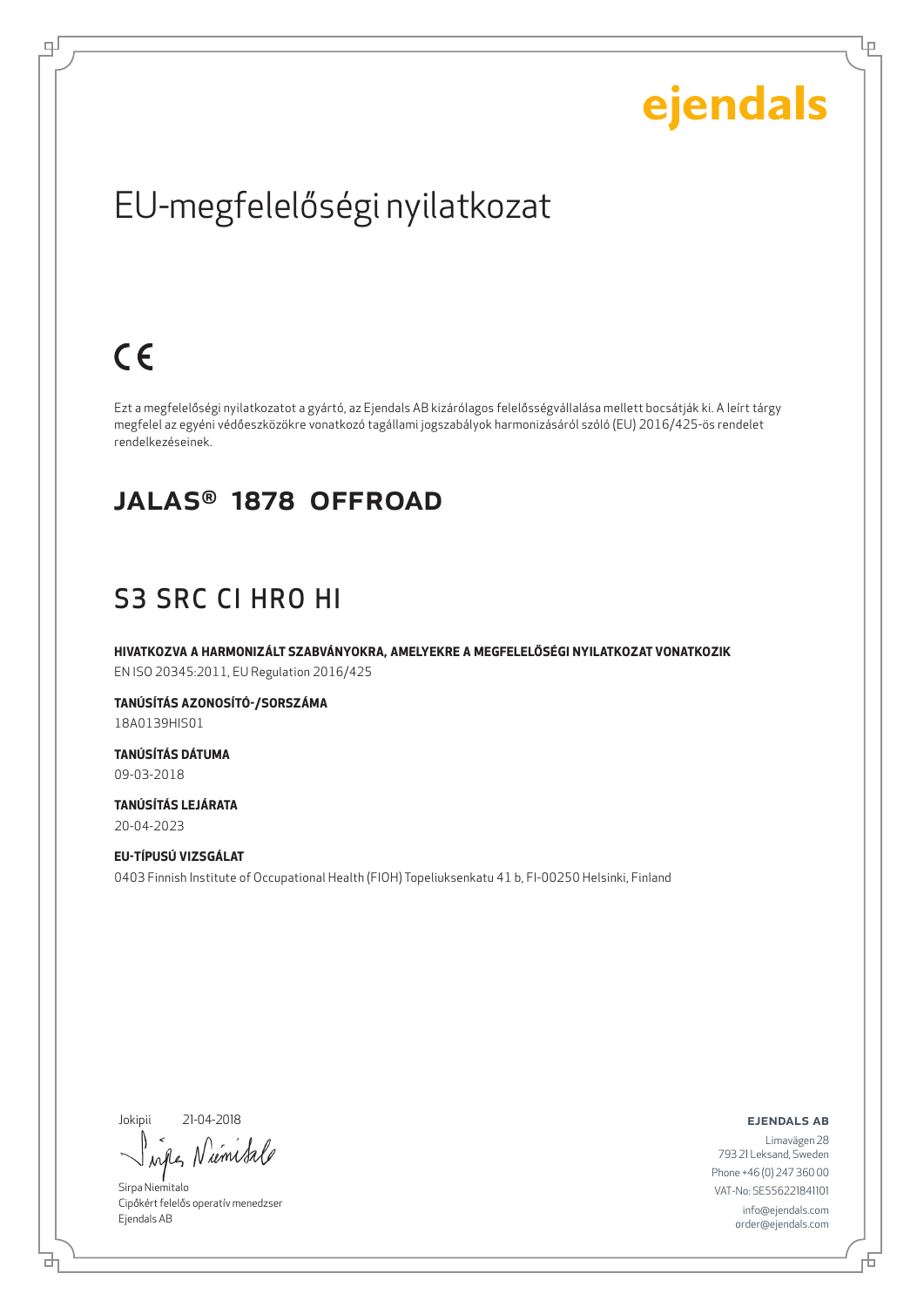Lρ

### EL vastavusdeklaratsiooni kohta

### $C \in$

ψ

See vastavusdeklaratsioon on välja antud tootja Ejendals AB ainuvastutusel. Kirjeldatud toode vastab liidu ühtlustamisõigusaktide isikukaitsevahendite (PPE) määrusele EU 2016/425.

#### JALAS® 1878 OFFROAD

### S3 SRC CI HRO HI

**VIITED ÜHTLUSTATUD STANDARDITELE, MILLE SUHTES KOHALDATAKSE VASTAVUSDEKLARATSIOONI** EN ISO 20345:2011, EU Regulation 2016/425

**SERTIFIKAADI ID/NUMBER** 18A0139HIS01

**SERTIFITSEERIMISKUUPÄEV** 09-03-2018

**SERTIFIKAADI AEGUMISKUUPÄEV** 20-04-2023

**ELI TÜÜBIHINDAMINE** 0403 Finnish Institute of Occupational Health (FIOH) Topeliuksenkatu 41 b, FI-00250 Helsinki, Finland

Jokipii 21-04-2018

브

Niemisa  $\lambda \alpha \ell$ 

Sirpa Niemitalo Jalatsite tootmisvaldkonna tegevjuht Ejendals AB

ejendals ab

Đ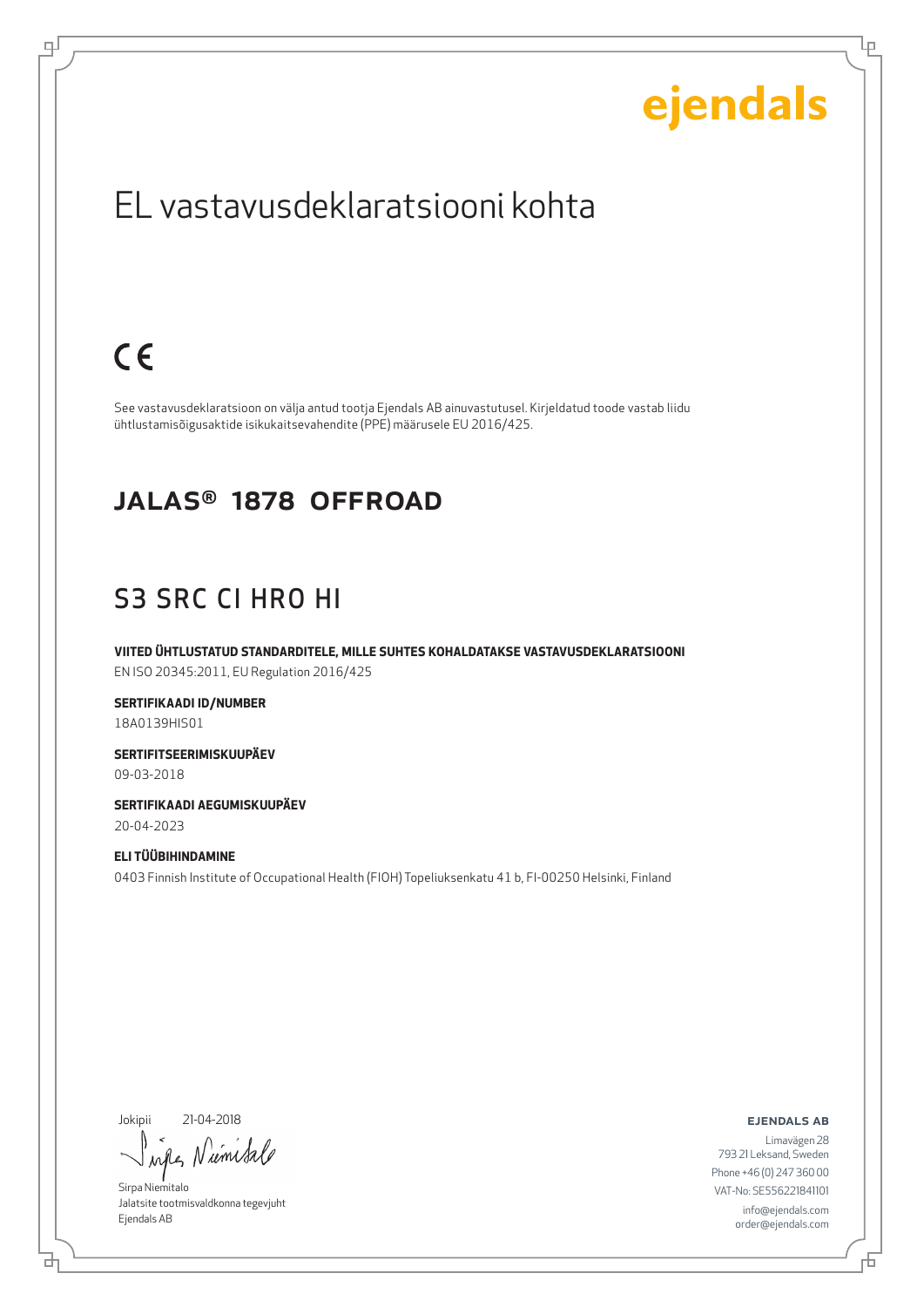Ļμ

### Declaração UE de conformidade

### $C \in$

ᆗ

Esta declaração de conformidade é emitida sob a exclusiva responsabilidade do fabricante, a Ejendals AB. O objeto descrito encontra-se em conformidade com a legislação de harmonização da União, o Regulamento da UE 2016/425 relativo a Equipamento de Proteção Individual (EPI).

#### JALAS® 1878 OFFROAD

#### S3 SRC CI HRO HI

**REFERÊNCIAS A NORMAS HARMONIZADAS COM AS QUAIS SE DECLARA CONFORMIDADE** EN ISO 20345:2011, EU Regulation 2016/425

**IDENTIFICAÇÃO/NÚMERO DA CERTIFICAÇÃO** 18A0139HIS01

**DATA DA CERTIFICAÇÃO** 09-03-2018

**DATA DE EXPIRAÇÃO DA CERTIFICAÇÃO** 20-04-2023

**EXAME UE DE TIPO** 0403 Finnish Institute of Occupational Health (FIOH) Topeliuksenkatu 41 b, FI-00250 Helsinki, Finland

Jokipii 21-04-2018

₫

um  $\lambda$ <sup> $\Lambda$ </sup>

Sirpa Niemitalo Sapatos para Gestor de Operações Ejendals AB

ejendals ab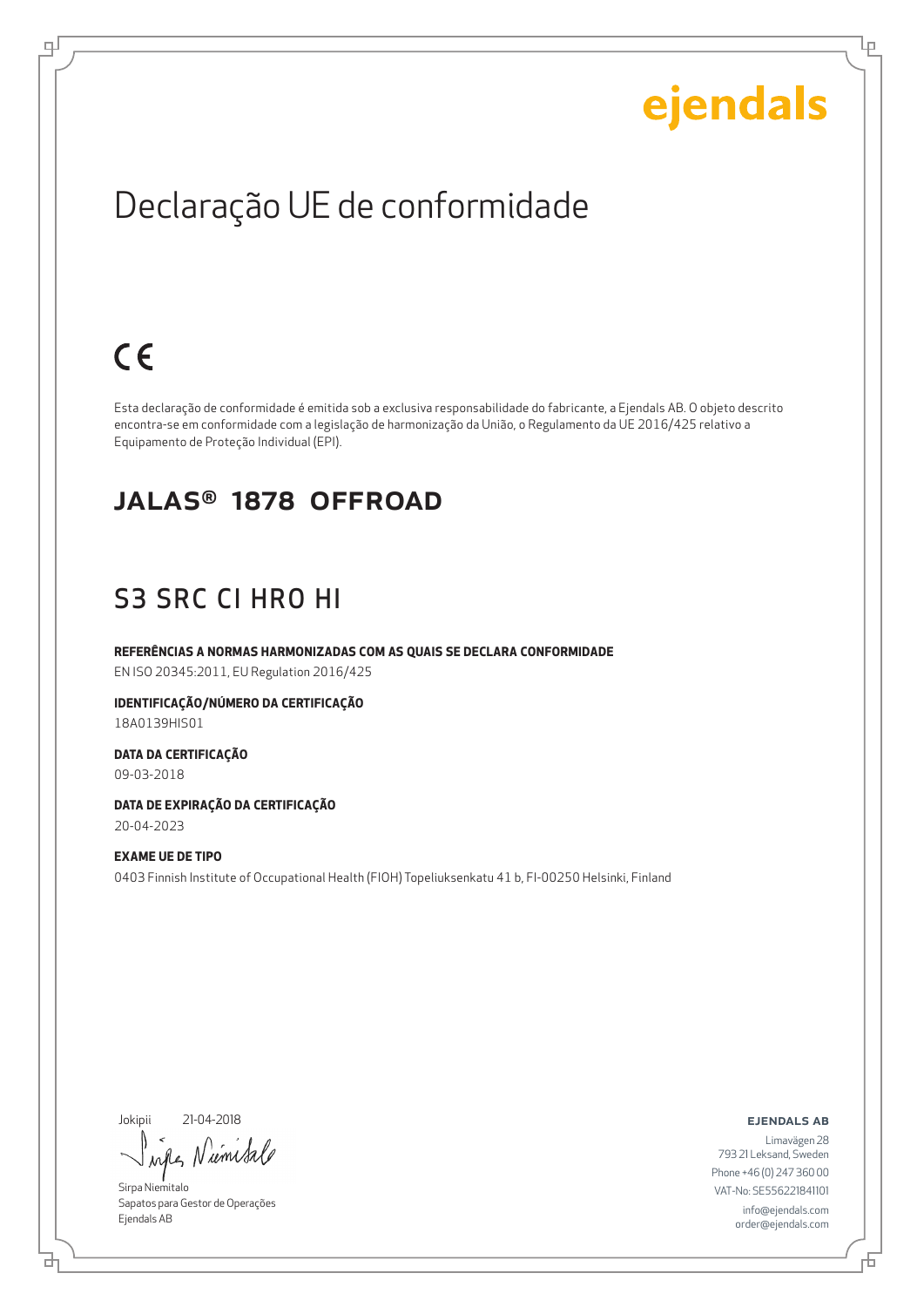Lр

## Declaraţie UE privind conformitatea

### $C \in$

ᆗ

Această declaraţie de conformitate este emisă în condiţiile responsabilităţii exclusive a producătorului Ejendals AB. Obiectul descris este în conformitate cu Regulamentul PPE UE 2016/425, referitor la echipamentele de protecţie personală (Personal Protective Equipment – PPE), din cadrul legislaţiei de armonizare a Uniunii.

#### JALAS® 1878 OFFROAD

### S3 SRC CI HRO HI

**TRIMITERI LA STANDARDELE ARMONIZATE CU CARE ESTE DECLARATĂ CONFORMITATEA** EN ISO 20345:2011, EU Regulation 2016/425

**IDENTIFICARE/NUMĂR DE CERTIFICARE** 18A0139HIS01

**DATA CERTIFICĂRII** 09-03-2018

**DATA DE EXPIRARE A CERTIFICĂRII** 20-04-2023

**EXAMINARE TIP UE** 0403 Finnish Institute of Occupational Health (FIOH) Topeliuksenkatu 41 b, FI-00250 Helsinki, Finland

Jokipii 21-04-2018

umi  $\lambda$ nd

Sirpa Niemitalo Manager operații Încălțăminte Ejendals AB

ejendals ab

d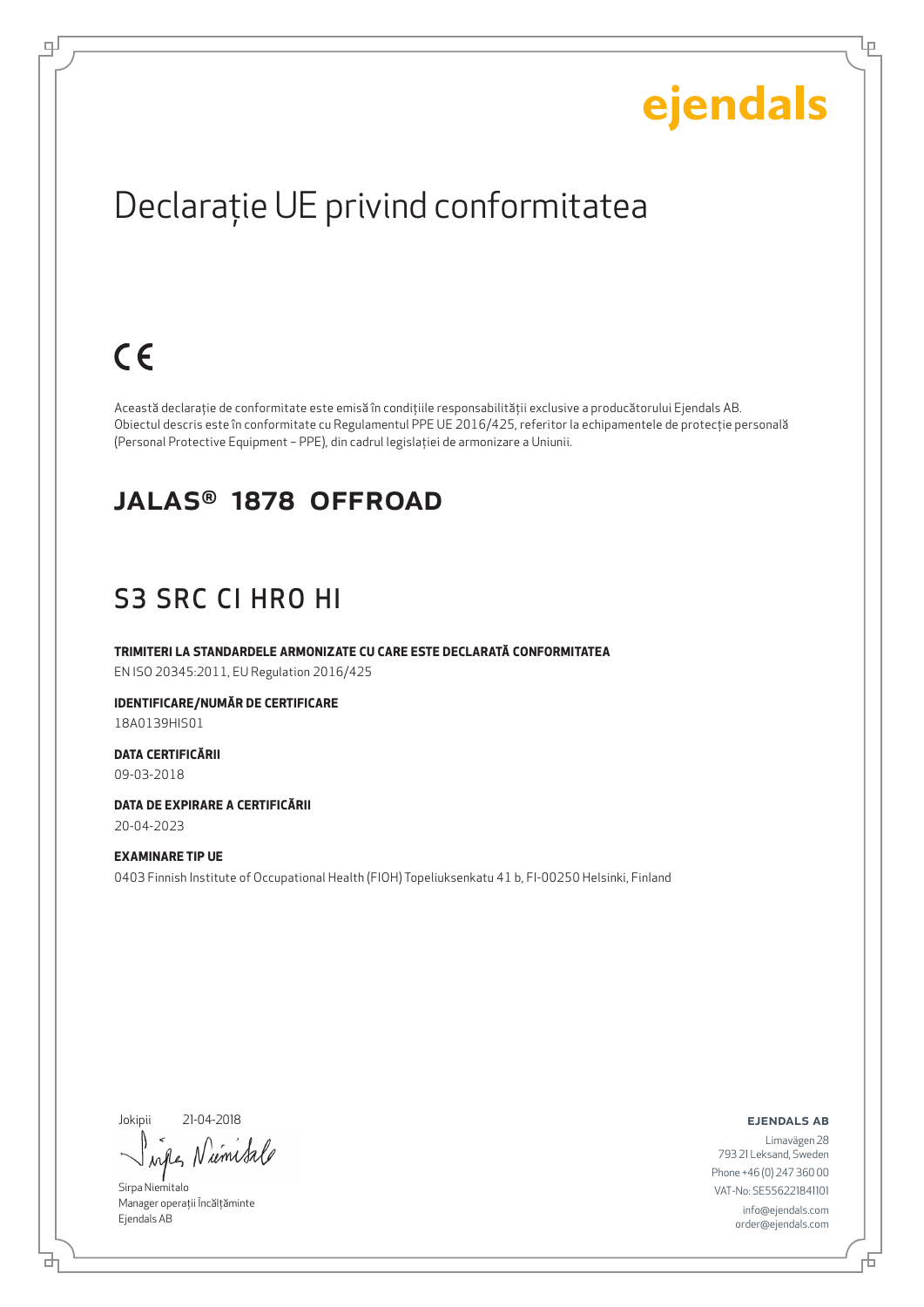Lρ

### AB Uygunluk beyanı

### $C \in$

ψ

Bu uygunluk beyanı, üretici Ejendals AB'nin yegane sorumluluğu altında yayımlanır. Açıklanan ürün, Birlik uyum yasası Kişisel Koruyucu Donanım (KKD) Direktifi EU 2016/425 sayılı AB Yönetmeliği ile uyumludur.

#### JALAS® 1878 OFFROAD

#### S3 SRC CI HRO HI

**UYGUNLUĞUN BEYAN EDILDIĞI UYUMLU STANDARTLAR IÇIN REFERANSLAR**

EN ISO 20345:2011, EU Regulation 2016/425

**KIMLIK/SERTIFIKA NUMARASI** 18A0139HIS01

**SERTIFIKA TARIHI** 09-03-2018

**SERTIFIKA BITIŞ TARIHI** 20-04-2023

**AB TIP INCELEMESI** 0403 Finnish Institute of Occupational Health (FIOH) Topeliuksenkatu 41 b, FI-00250 Helsinki, Finland

Jokipii 21-04-2018

umsa when N

Sirpa Niemitalo Beyaz Yaka Personel Ayakkabıları Ejendals AB

ejendals ab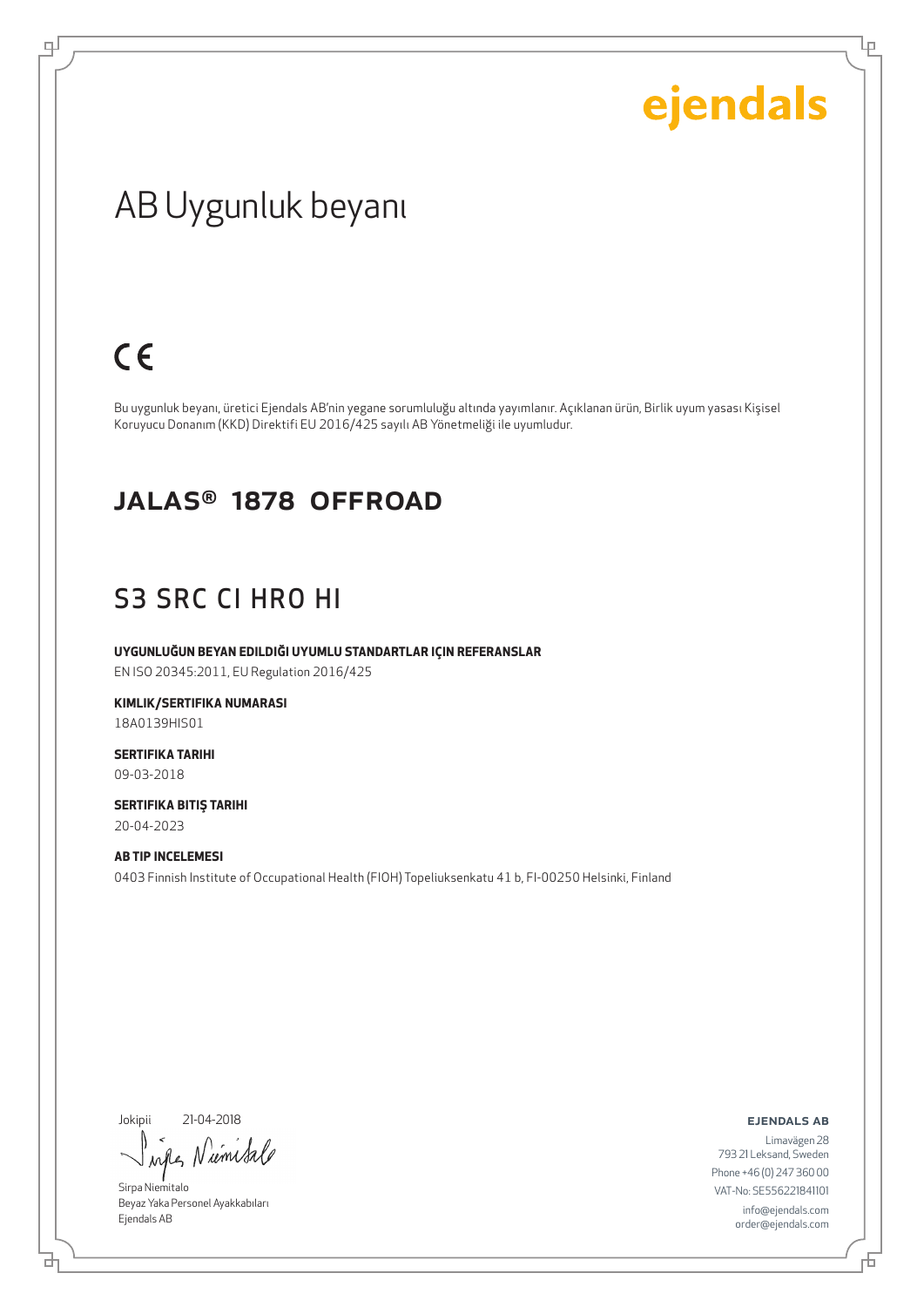Lρ

### Vyhlásenie o zhode EÚ

### $C \in$

ᆗ

Toto vyhlásenie o zhode sa vydáva výlučne na zodpovednosť výrobcu Ejendals AB. Uvedený predmet vyhlásenia je v zhode s príslušnými harmonizačnými právnymi predpismi Únie Nariadenie EÚ 2016/425 o ochrane osobných ochranných prostriedkov (OOP).

#### JALAS® 1878 OFFROAD

#### S3 SRC CI HRO HI

**ODKAZY NA HARMONIZOVANÉ NORMY, NA ZÁKLADE KTORÝCH BOLA VYHLÁSENÁ ZHODA** EN ISO 20345:2011, EU Regulation 2016/425

**IDENTIFIKÁCIA/ČÍSLO CERTIFIKÁCIE** 18A0139HIS01

**DÁTUM CERTIFIKÁCIE**

09-03-2018

**DÁTUM UPLYNUTIA PLATNOSTI CERTIFIKÁTU** 20-04-2023

**SKÚŠKA TYPU EÚ** 0403 Finnish Institute of Occupational Health (FIOH) Topeliuksenkatu 41 b, FI-00250 Helsinki, Finland

Jokipii 21-04-2018

브

umi when

Sirpa Niemitalo Prevádzkový manažér – topánky Ejendals AB

ejendals ab

Limavägen 28 793 21 Leksand, Sweden Phone +46 (0) 247 360 00 VAT-No: SE556221841101 info@ejendals.com order@ejendals.com

Đ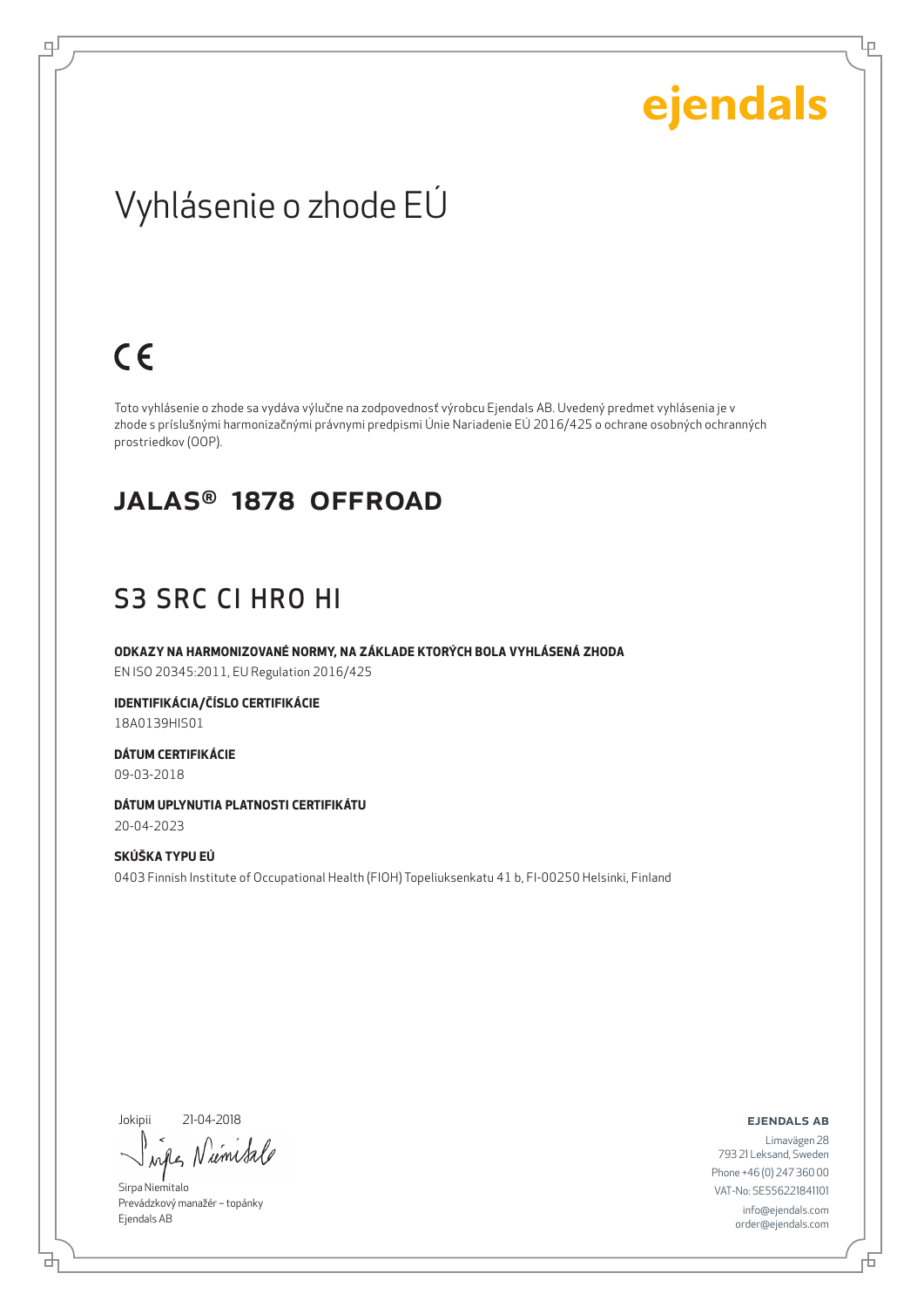Lρ

### Izjava ES o skladnosti izdelka

### $C \in$

ψ

Ta izjava o skladnosti je izdana z izključno odgovornostjo proizvajalca Ejendals AB. Opisani izdelek je skladen z usklajeno zakonodajo Unije na podlagi Uredbe o osebni varovalni opremi (OVO) EU 2016/425.

#### JALAS® 1878 OFFROAD

#### S3 SRC CI HRO HI

**NAVEDBA USKLAJENEGA STANDARDA, NA KATEREGA SE NANAŠA IZJAVA O SKLADNOSTI** EN ISO 20345:2011, EU Regulation 2016/425

**IDENTIFIKACIJA/ŠTEVILKA POTRDILA** 18A0139HIS01

**DATUM IZDAJE POTRDILA** 09-03-2018

**ROK VELJAVNOSTI POTRDILA** 20-04-2023

**PRESKUS TIPA EU** 0403 Finnish Institute of Occupational Health (FIOH) Topeliuksenkatu 41 b, FI-00250 Helsinki, Finland

Jokipii 21-04-2018

umsa  $\lambda$ all

Sirpa Niemitalo Rokavice za vodjo obrata Ejendals AB

브

ejendals ab

Đ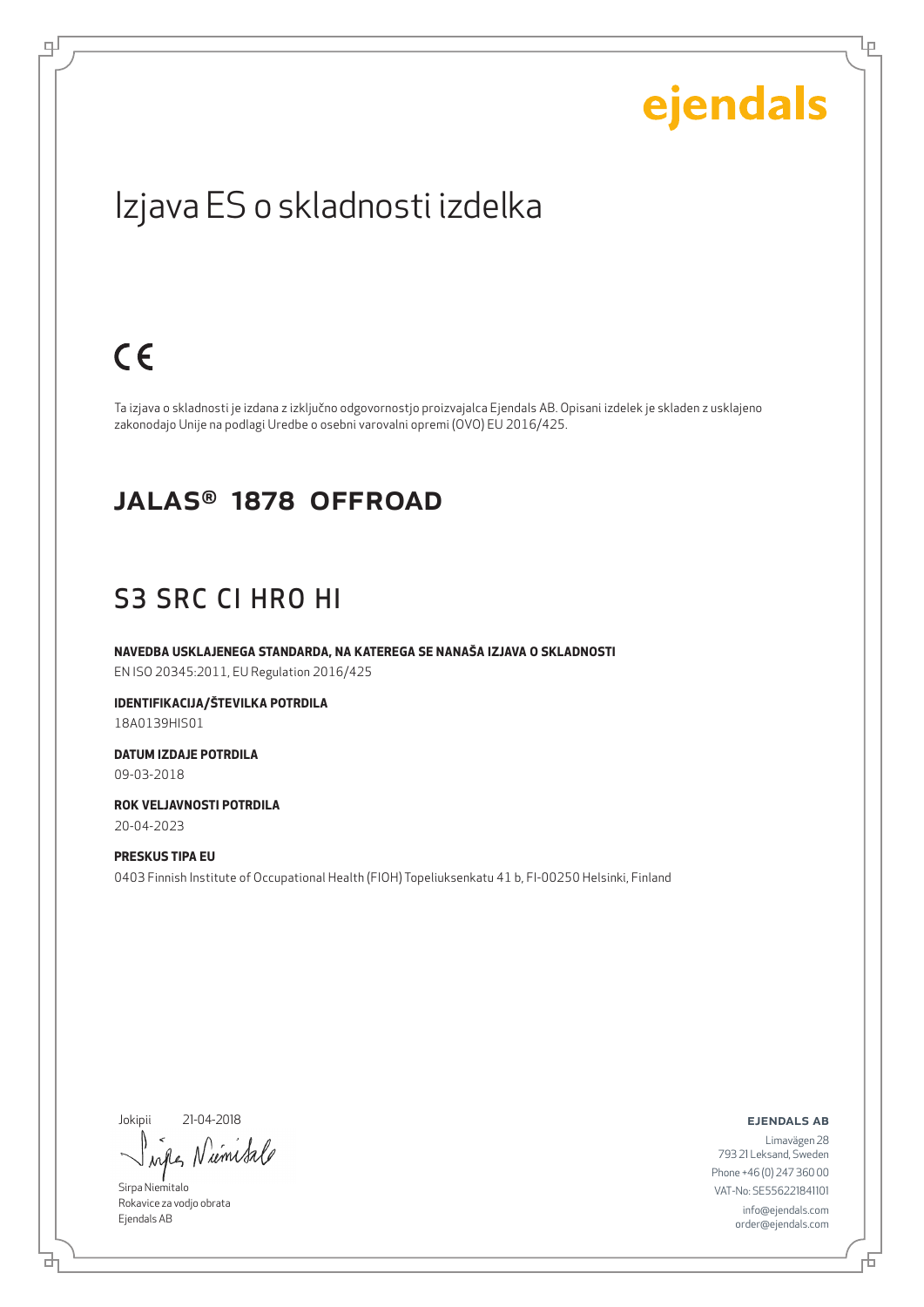Lρ

### ES atitikties deklaracija

### $C \in$

ψ

Ši atitikties deklaracija pateikiama tik gamintojo "Ejendals AB" atsakomybe. Nurodytas objektas atitinka Sąjungos derinamųjų teisės aktų asmeninių apsaugos priemonių reglamentą ES 2016/425.

#### JALAS® 1878 OFFROAD

#### S3 SRC CI HRO HI

**NUORODOS Į SUDERINTUS STANDARTUS, KURIAIS REMIANTIS DEKLARUOJAMA ATITIKTIS** EN ISO 20345:2011, EU Regulation 2016/425

**IDENTIFIKAVIMAS / SERTIFIKAVIMO NUMERIS** 18A0139HIS01

**SERTIFIKAVIMO DATA** 09-03-2018

**SERTIFIKATO GALIOJIMO PABAIGOS DATA** 20-04-2023

**ES TIPO PATIKRINIMAS** 0403 Finnish Institute of Occupational Health (FIOH) Topeliuksenkatu 41 b, FI-00250 Helsinki, Finland

Jokipii 21-04-2018

'um Sa when

Sirpa Niemitalo Darbų vadovo batai Ejendals AB

브

ejendals ab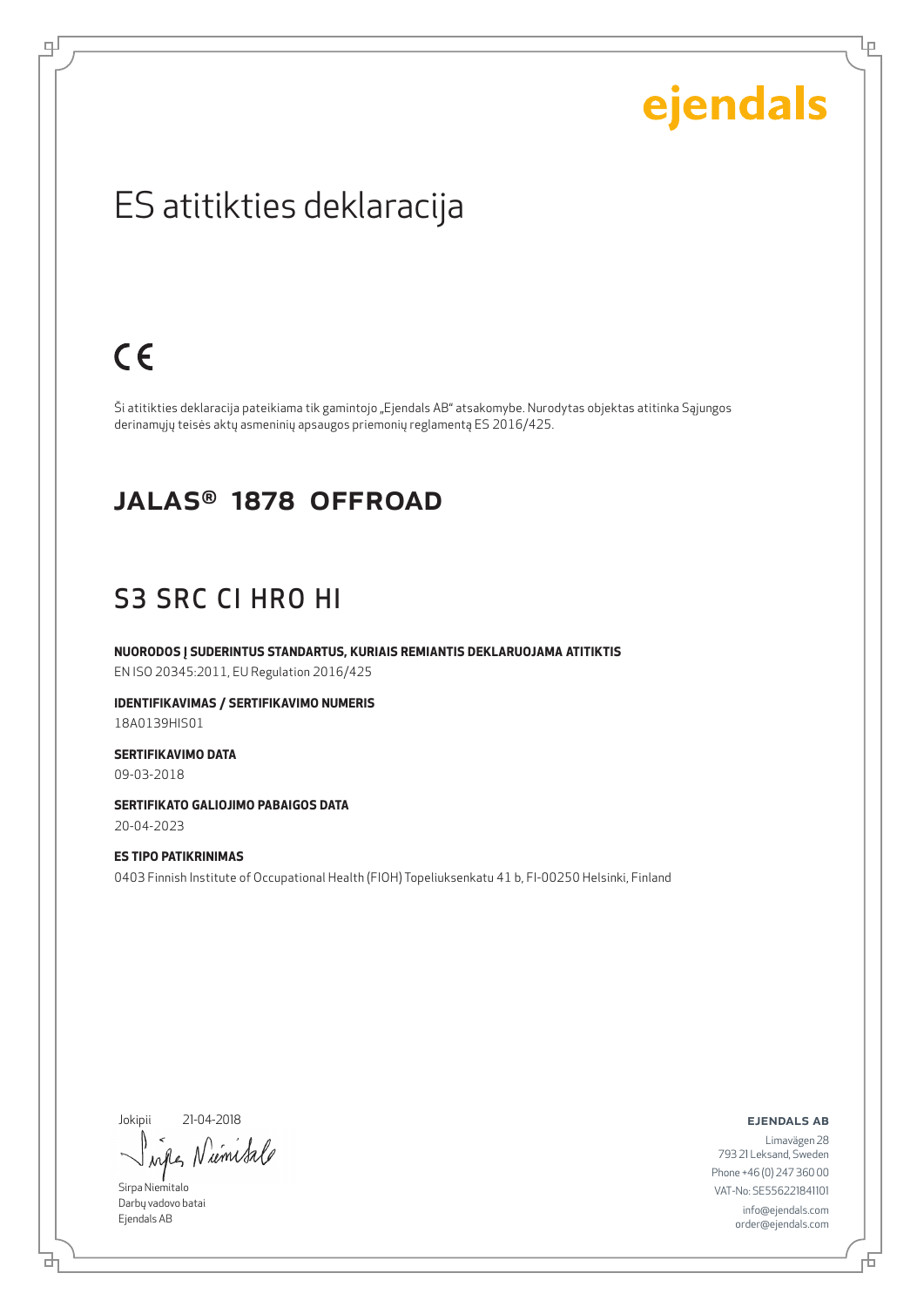Lρ

### ES deklarācija par atbilstību

### $C \in$

ᆗ

Par šīs atbilstības deklarācijas izsniegšanu pilnībā ir atbildīgs ražotājs Ejendals AB. Aprakstītais objekts atbilst vienotās likumu saskaņošanas regulai ES 2016/425 par individuālajiem aizsardzības līdzekļiem (IAL).

#### JALAS® 1878 OFFROAD

#### S3 SRC CI HRO HI

**ATSAUCES UZ HARMONIZĒTAJIEM STANDARTIEM, ATBILSTĪBA KURIEM TIEK APLIECINĀTA** EN ISO 20345:2011, EU Regulation 2016/425

**SERTIFIKĀTA IDENTIFIKATORS/NUMURS** 18A0139HIS01

**SERTIFIKĀTA DATUMS** 09-03-2018

**SERTIFIKĀTA DERĪGUMA TERMIŅŠ** 20-04-2023

**ES TIPA PĀRBAUDE** 0403 Finnish Institute of Occupational Health (FIOH) Topeliuksenkatu 41 b, FI-00250 Helsinki, Finland

Jokipii 21-04-2018

브

umisa  $\lambda \alpha \ell$ 

Sirpa Niemitalo Apavu ražošanas rīkotājdirektors Ejendals AB

#### ejendals ab

Б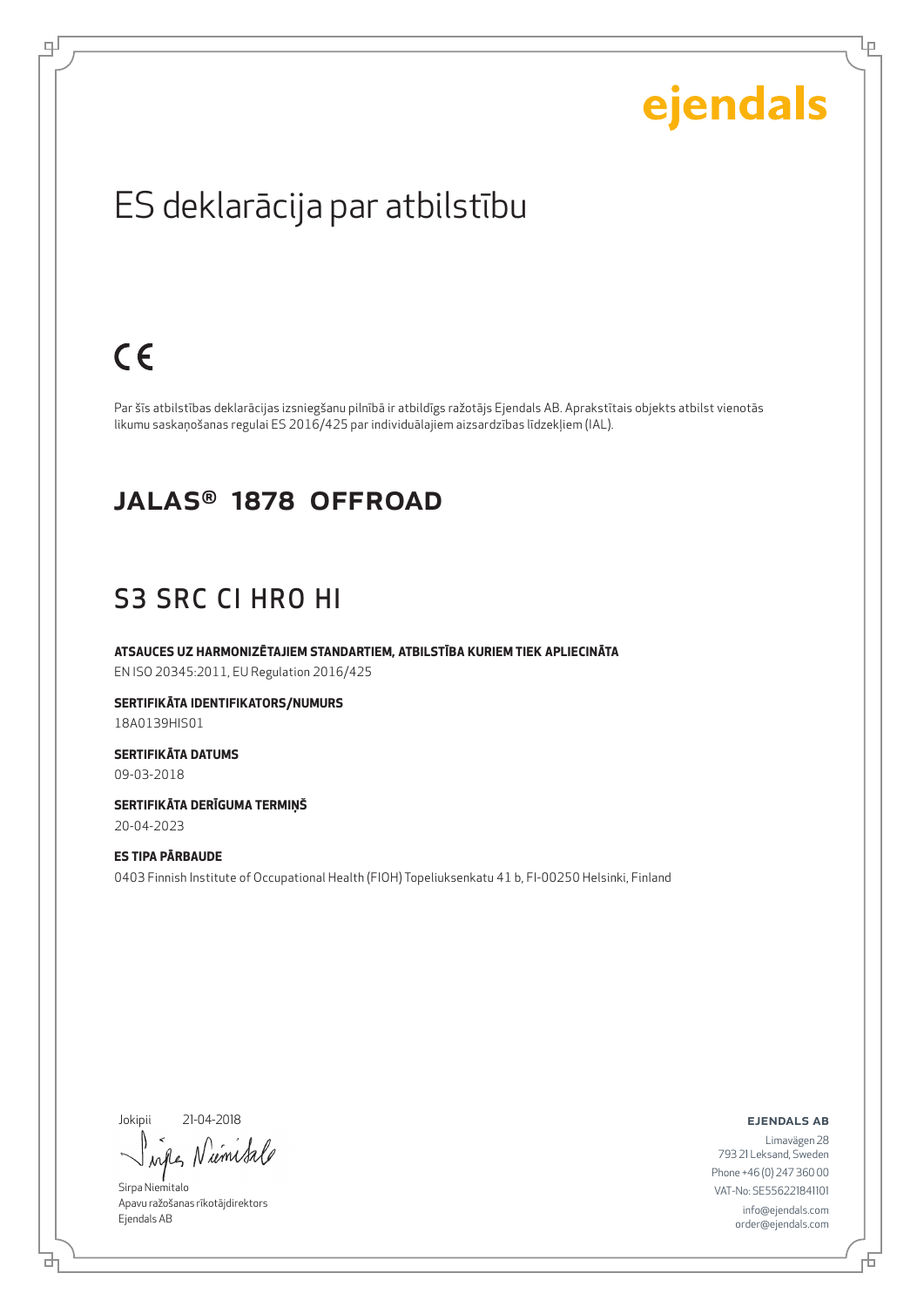Lр

### ЕС декларация за съответствие

### $C \in$

로

Настоящата декларация за съответствие е издадена на отговорността на производителя Ejendals AB. Предметът на декларацията е в съответствие със законодателството на Съюза за хармонизация относно личните предпазни средства (ЛПС), Регламент (ЕС) 2016/425.

#### JALAS® 1878 OFFROAD

### S3 SRC CI HRO HI

**ПОЗОВАВАНИЯ СЕ ХАРМОНИЗИРАНИ СТАНДАРТИ, ЗА КОИТО СЕ ДЕКЛАРИРА СЪОТВЕТСТВИЕ** EN ISO 20345:2011, EU Regulation 2016/425

**ИДЕНТИФИКАЦИЯ/НОМЕР НА СЕРТИФИКАТА** 18A0139HIS01

**ДАТА НА ИЗДАВАНЕ НА СЕРТИФИКАТА** 09-03-2018

**ДАТА НА ВАЛИДНОСТ НА СЕРТИФИКАТА** 20-04-2023

**ЕС-ТИП ИЗСЛЕДВАНЕ** 0403 Finnish Institute of Occupational Health (FIOH) Topeliuksenkatu 41 b, FI-00250 Helsinki, Finland

Jokipii 21-04-2018

d

ume inter

Sirpa Niemitalo Обувки за ръководител на производството Ejendals AB

ejendals ab

Б